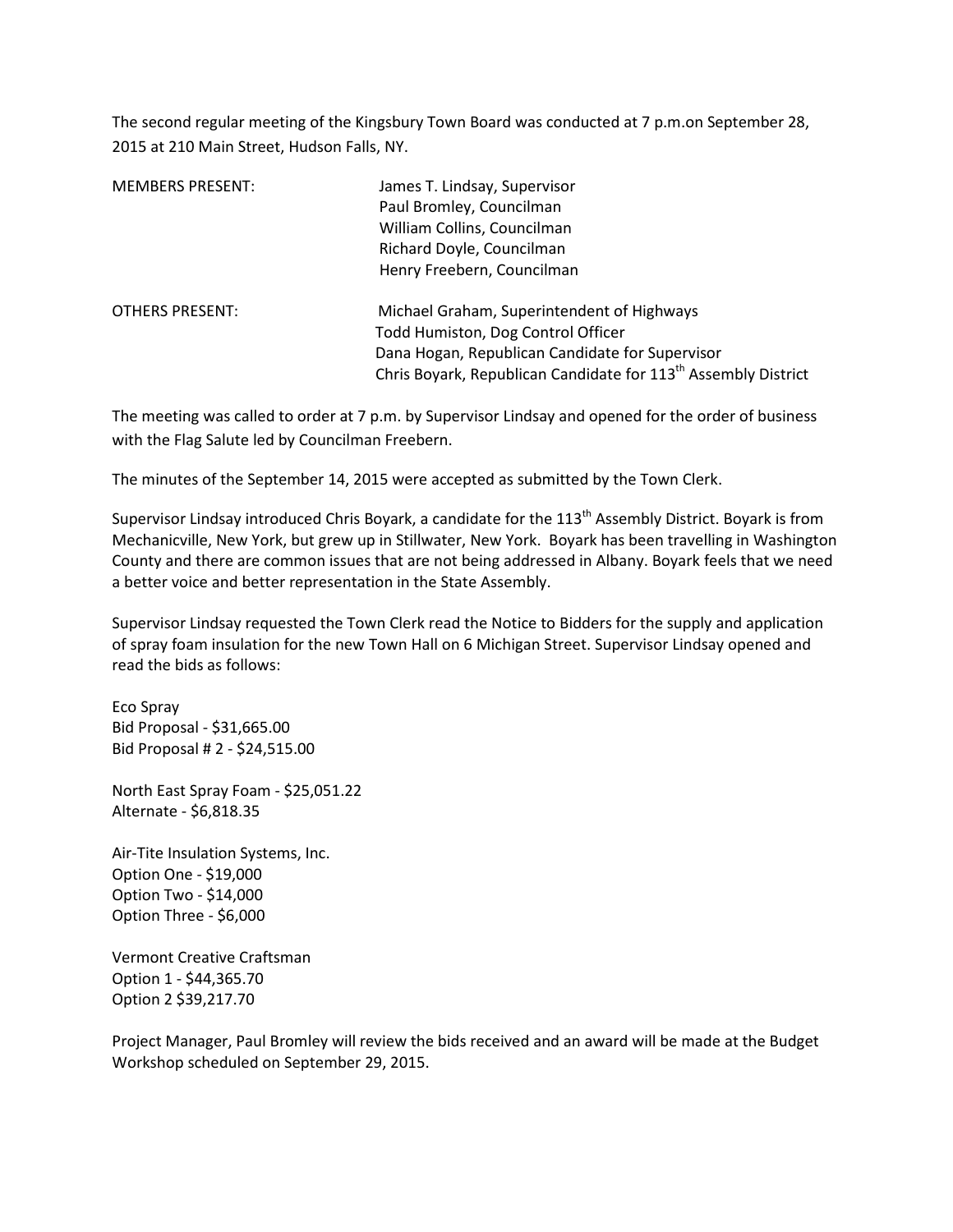Attorney for the Town, Jeffrey Meyer stated that the resolution adopted for the approval of the junkyard license for East Side had not been included in the minutes. It is as follows:

### **TOWN BOARD OF THE TOWN OF KINGSBURY**

### **COUNTY OF WASHINGTON, STATE OF NEW YORK**

Resolution No. 10 of 2015

Adopted March 9, 2015

## Introduced by **Councilman Doyle**

who moved its adoption

Seconded by **Councilman Freebern**

## **RESOLUTION APPROVING JUNKYARD LICENSE RENEWAL APPLICATION**

**OF** 

### **EAST SIDE USED AUTO PARTS**

 **WHEREAS**, pursuant to Chapter 174 of the Code of the Town of Kingsbury, Section 10 of the Municipal Home Rule Law, and Section 136 of the General Municipal Law, the Town Board of the Town of Kingsbury (the "Town") has the authority to license and regulate junkyard facilities; and

 **WHEREAS**, by materials originally submitted on April 23, 2009 Eastside Used Auto Parts and Equipment Inc. and Eastside Metals and Recycling, Inc. (collectively hereafter "Applicant") applied for a Junkyard License and a Scrap Processor License for a facility at 2323 NYS Route 149 (the "Site"); and

 **WHEREAS**, on June 4, 2009 the Applicant received a license to operate a Junkyard and Scrap Processing Facility at the Site, which expires annually on March 31; and

**WHEREAS**, the Applicant continues to make certain site modifications, which have all been approved by the Planning Board and appear on the site plan drawings submitted by the Applicant, prepared by Jarrett Engineers, PLLC, last revised December 14, 2011; and

 **WHEREAS**, the Applicant has submitted the required renewal application materials found in Section 13 of the Junkyard Regulation and Licensing Law, along with all of the materials submitted by the Applicant for the original license shall be considered in reviewing this matter and hereafter referred to collectively as the "Application"; and

 **WHEREAS**, the Town Board has conducted an uncoordinated review under the State Environmental Quality Review Act (hereafter "SEQRA"), reviewed the potential environmental impact of the renewal application and issued a negative declaration upon concluding their review; and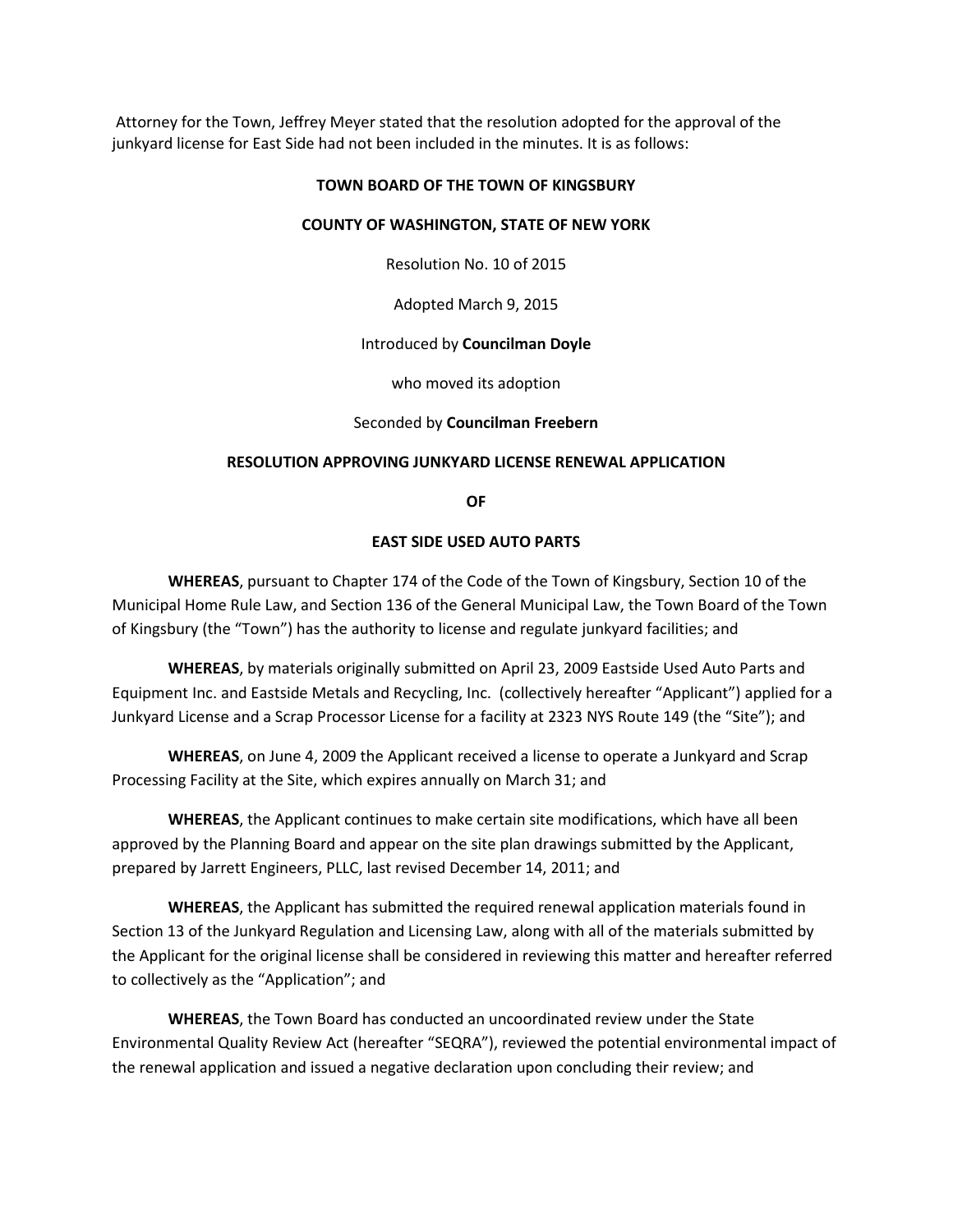**WHEREAS**, upon due consideration, the Town Board is prepared to review the renewal application and make a final determination thereon in accordance with Sections 8, 9, and 13 of the Junkyard Regulation and Licensing Law of the Town of Kingsbury.

 **NOW THEREFORE BE IT RESOLVED** by the Town Board of the Town as follows:

Section 1. Licensing Standards.

- a. Ownership and control: The Applicant shall provide proof of legal ownership or the right to use the property for a junkyard proposed during the license period. The Applicant has provided a copy of the deed evidencing ownership of the property by a Limited Liability Company owned by the same members as those applying for the license. Additionally, a lease has been provided allowing the Applicant to operate the junkyard facility on Site.
- b. Location: The location must be suitable to the safe operation of the junkyard facility. The following shall be taken into account: the nature and development of surrounding property, such as the proximity of churches, schools, hospitals, public buildings or other places of public gathering; and whether or not the proposed location can be reasonably protected from affecting the public health and safety by reason of offensive or unhealthy odors, smoke, noise, dust, or other pollution. The following shall also be taken into account: the available site access to the proposed location, whether the transportation infrastructure is sufficient to provide ingress and egress to the proposed site, as well as accommodating for the increase in scope and intensity of the traffic. No license shall be issued without obtaining a certificate of zoning compliance as provided for in this law. The Applicant has established the proposed Site is in compliance with the Zoning Ordinance for the Town of Kingsbury and has obtained a certificate of zoning compliance. Impacts to such properties will be further minimized by the physical distance separating the proposed operations and by the Planning Board's careful review of the site plan. The location and proposed site shall minimize any potential impact provided the Site is completed as designed and approved by the Planning Board. The Applicant has affirmed to have completed Phase I of the Site Plan, and submitted asbuilt construction plans prepared by Jarrett Engineers, PLLC, certifying to the same. The Town Board has required an independent engineer retained at the Applicant's expense to evaluate the site to confirm the commercial development has been completed in accordance with the plans. To date, there remain outstanding issues relative to the stormwater and discharges on site, these details must be resolved by the Town retained engineer and the NYS Department of Environmental Conservation as part of the Applicant's existing Stormwater Pollution Prevention Plan and pending Industrial Discharge Permit.
- c. Aesthetic: A clean, wholesome and attractive environment has been declared to be of vital importance to the general welfare of the town citizens. Consideration shall be made to whether the proposed location can be reasonably protected from having an unfavorable effect thereon. Pursuant thereto, special attention shall be made collectively to the type of road servicing the junkyard or from which the junkyard may be seen, the natural or artificial barriers protecting the junkyard from view, the proximity of the proposed junkyard to established residential and recreational areas or main access routes to the site,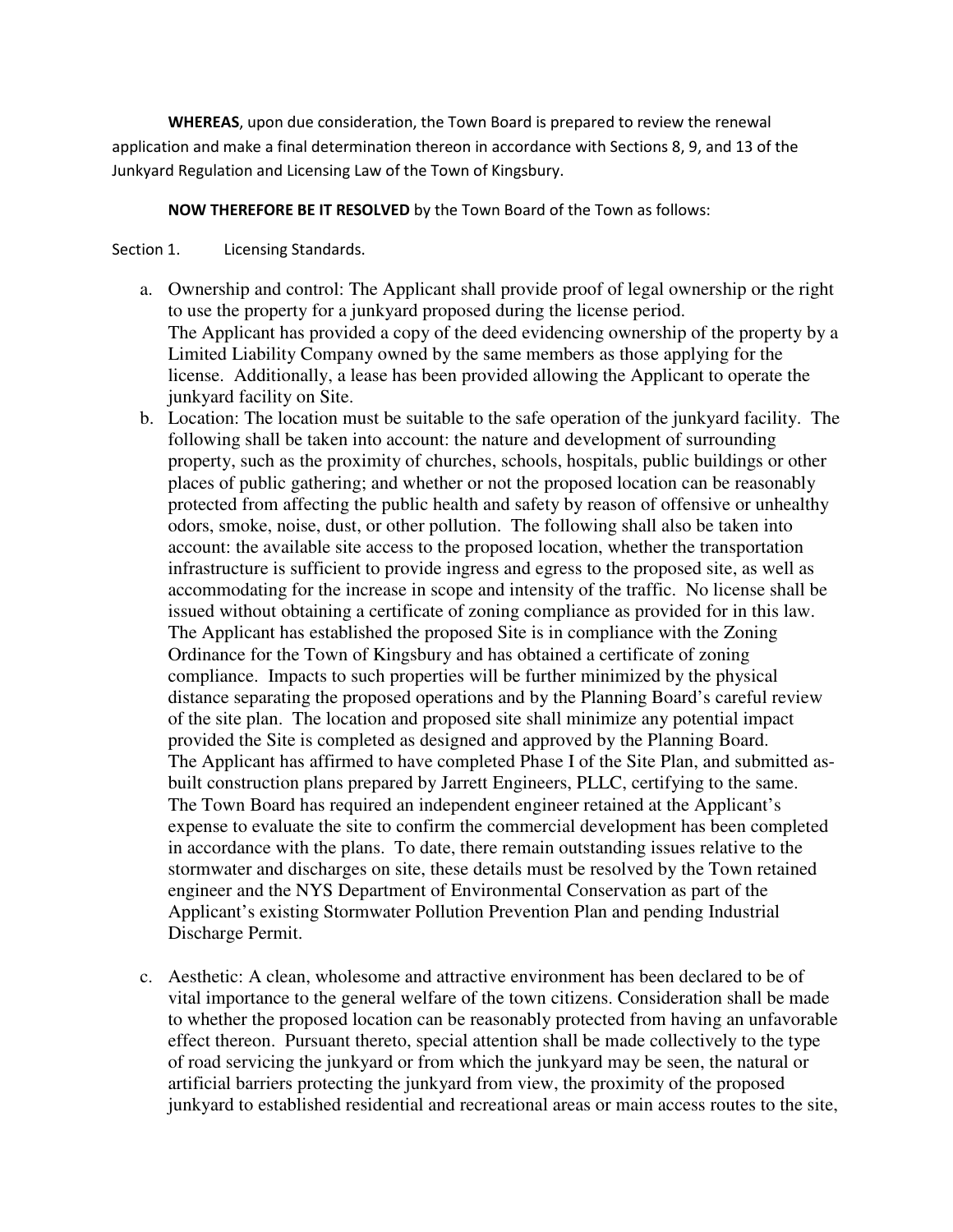as well as the reasonable availability of other suitable sites for the junkyard. The Town previously reviewed and approved the aesthetic components of the Application, provided they are completed in accordance with the approved plans as amended and approved, by Town Board resolution on May 24, 2010, which will adequately screen the facility and should minimize any visual impact. The Planning Board previous reviewed the addition revisions to the approved site plan whereby the Applicant received permission to store certain metals behind the Auto Processing Building and around the perimeter of the Metals building as depicted on the approved site plan, as revised.

d. Compliance history: The Applicant's history of compliance shall be considered with any federal, state or local law or any of the following: Section 136 of the NYS General Municipal Law, Articles 6 or 6-C of the NYS General Business Law, Section 415-a of the NYS Vehicle and Traffic Law, any applicable provision of the NYS Environmental Conservation Law, or any regulations promulgated pursuant to said laws. The Applicant's compliance history was well documented in the original license, therein the years of violations and non-compliance were all clearly set out. Due to the years of non-compliance the Town Board has previously adopted a zero-tolerance policy towards the Applicant and the Site.

The previous license year the Applicant was issued notices of violations and orders to remedy for failing to comply with the Financial Security requirements contained in Section 14 of the Junkyard Law, which are currently still pending. Specifically, the Applicant failed to maintain pollution liability insurance of at least \$5 million per occurrence and \$5 million in the aggregate for the term of the license period, by allowing the coverage to lapse in October 2012 and failing to notify the Town, as required by the Junkyard Law and their Junkyard License. Furthermore, the Applicant operated without having the financial security in place for the closure and environmental site assessment as required by the Junkyard Law and their Junkyard License. Both of these lapses are inexcusable and individually grounds for the immediate revocation of their Junkyard License. Based on the past history, the Town Board will not permit the operation, acceptance, or processing of scrap or junk at the Site until the requisite financial security has been provided.

On May 17, 2012, the NYS Department of Environmental Conservation issued the Applicant a Notice of Violation relative to a spill on the site and noted eleven additional findings of fact and violations. Moreover, the DEC also performed a compliance inspection on December 11, 2012 and five additional non-compliance issues. These are all serious concerns of the Town and speak to the importance of the Financial Security requirements found in section 14 of the Junkyard Law.

Town Board will continue the zero-tolerance policy towards non-compliance at the Site. Due to the foregoing, failure to comply with any State, Federal or Local laws will not be tolerated. The Applicant shall keep the Town Board informed as to the status of the pending DEC actions relative to the site.

# Section 2. Approval.

 In consideration of the suitability of the junkyard at the proposed location, the ability to comply with the licensing standards, regulations and requirements of the Junkyard Regulation and Licensing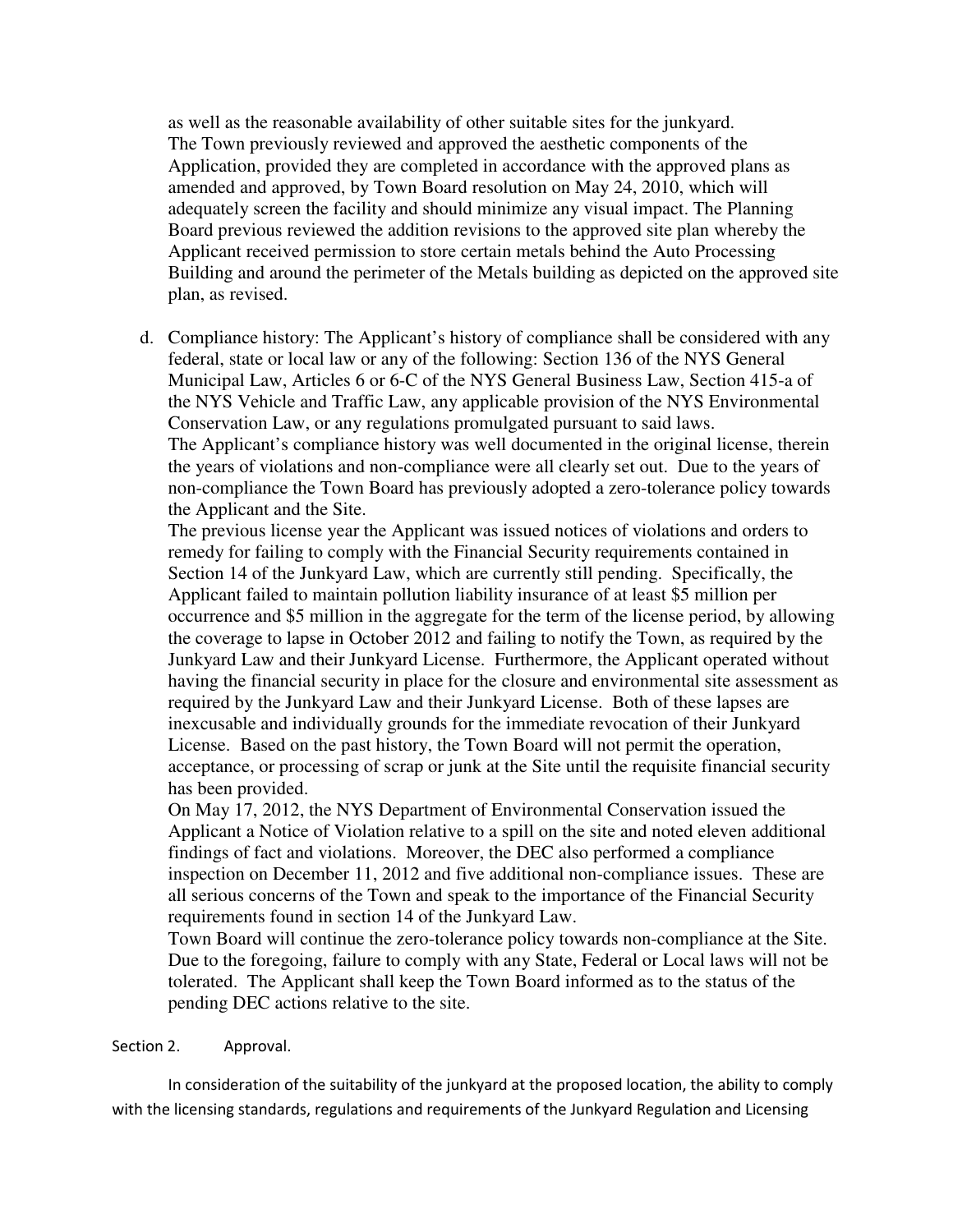Law, and other reasonable regulations, the Town Board hereby approves the license to operate the facility in accordance with Phase 1, subject to the conditions set forth below.

Section 3. Conditions.

Based on all of the foregoing, and all of the evidence and materials submitted by the Applicant, the License for operating a Junkyard, and to operate as a Scrap Processor are hereby approved with the following conditions:

- a. License shall be effective April 1, 2015
- b. Proof of workman's compensation insurance shall be submitted by March 31, 2015.
- c. The revised certificate of insurance with the Town being specifically named additionally insured, and therefore notified of any issues, changes, or cancellations to the policy, which shall be submitted by March 31, 2015.
- d. No loaded trucks or product shall be left overnight outside of the fenced storage area.
- e. No product can be stockpiled outside of the fenced open storage, an enclosed structure, or as indicated on the approved revised site plan dated, December 14, 2011.
- f. Un-drained junk motor vehicles shall not be stored and/or stockpiled on Site.
- g. No junk motor vehicles shall be stored or processed on site until the Town Clerk has received copies of all applicable Municipal, State or Federal permits and/or approvals.
- h. No junk motor vehicles shall be stored or processed on site until the Emergency Access Road has been completed to meet the requirements of the Fire Department for emergency access.
- i. The terms of the Applicant's Site Plan approval, original license, subsequent renewals and all conditions attached therein, shall be conditions of this license renewal.
- j. Any changes or amendments to the original site plan approval, as amended by the record document submitted by Jarrett Engineers, PLLC last revised on December 14, 2011, or the addition of any new use at the Site shall require an amendment to this license.
- k. This license shall expire on March 31, 2016 pursuant to the Junkyard Regulation and Licensing Law.
- l. The bond or letter of credit required pursuant to section 14 (A) of Junkyard Regulation and Licensing Law shall be in an amount not less than Twenty Thousand Dollars (\$20,000.00).

|                              | <b>AYES</b> | <b>NAYES</b> | <b>ABSTAIN</b> | <b>ABSENT</b> |
|------------------------------|-------------|--------------|----------------|---------------|
| James T. Lindsay, Supervisor |             |              |                |               |
| Paul Bromley, Councilman     |             | X            |                |               |
| William Collins, Councilman  | X           |              |                |               |
| Richard Doyle, Councilman    |             |              |                |               |
| Henry Freebern, Councilman   |             |              |                |               |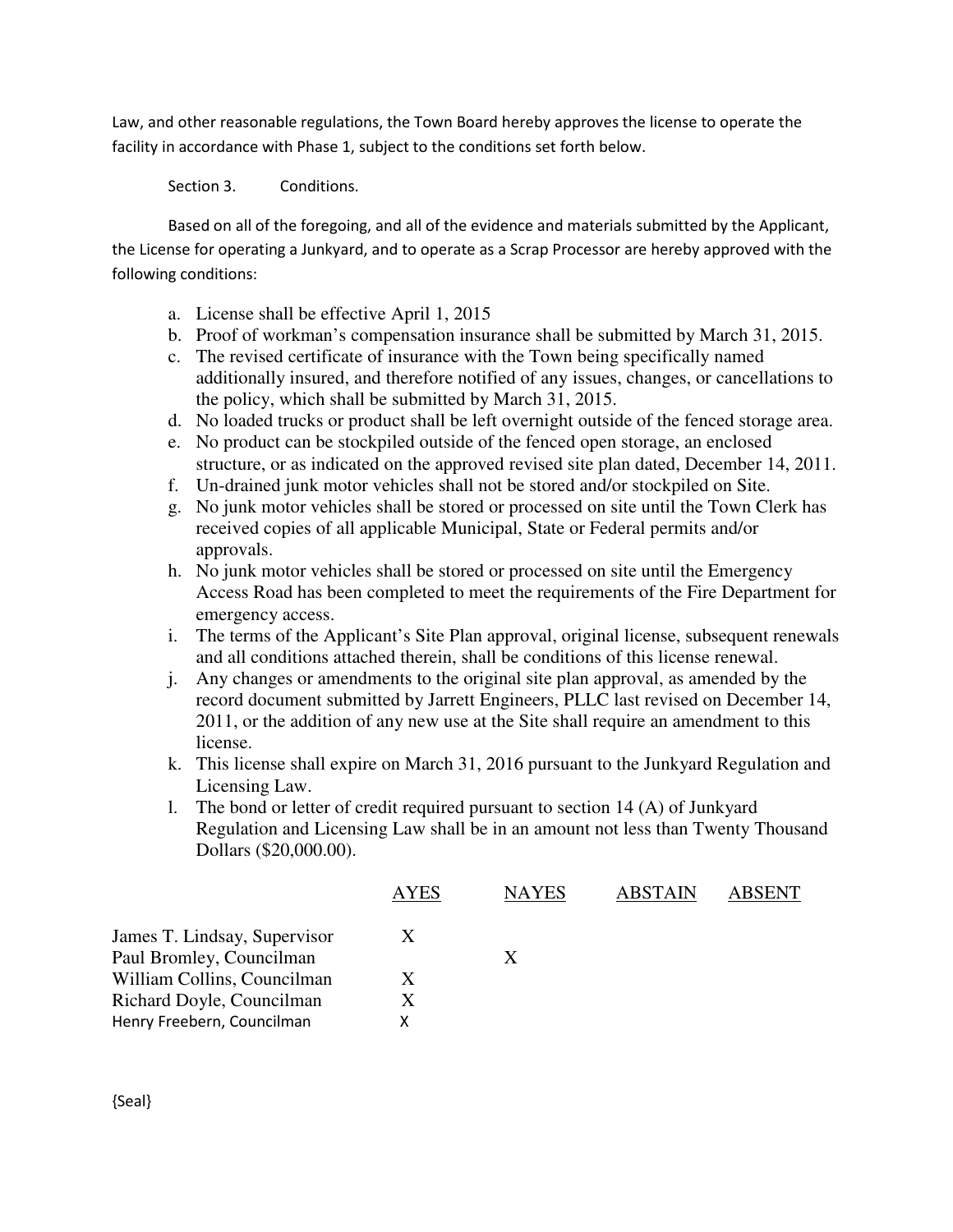Cynthia A. Bardin, Town Clerk

\_\_\_\_\_\_\_\_\_\_\_\_\_\_\_\_\_\_\_\_\_\_\_\_\_\_\_\_

Town of Kingsbury

LEGAL UPDATE from Town Attorney Jeffrey Meyer:

Cumberland Farms Article 7 has been discontinued. Wheelabrator Hudson Falls, LLC vs. Board of Assessors and Board of Assessment Review of the Town of Kingsbury has been settled, the Judge approved the stipulation of settlement and the document has been sent to the Washington County Clerk for filing. Baldwin/Hudson Falls LP has an Article 7 involving 2 parcels. Rite Aid nothing new to report. Commercial Net Lease up for review and analysis with the Town Assessor.

Supervisor Lindsay reported the work schedule had been finalized for the Upper Hudson River Revitalization Plan. The study will establish long-term sewer needs, a capacity cost and best options for sewer service. At this time there are projects on hold due to sewer issues. The project/study should be complete August 2016.

Supervisor Lindsay reported that Code Enforcement Officer, Ross Cortese may need assistance with Town Planning and Zoning Board Meetings to be held in October. Michelle Radliff, Code Enforcement Secretary has been absent since her surgery with no return to work date at this time. Supervisor Lindsay asked Cortese if Penny Ward, a Village Clerk, could help with the meetings and minutes.

Councilman Bromley spoke to Judge Keenan about the future floor plan of the New Town Court. Judge Keenan approved the original drawings Paul Bromley had provided earlier in the year. After discussion it was decided to eliminate the windows in the back of the Court Room to avoid any possible problems.

Dog Control Officer Todd Humiston reported he had started Phase II of the Dog Enumeration Program. It was decided not to enforce the enumeration fee because some residents had not received the mailer sent out in July. Humiston has enforced a 5-day written notice warning when finding an unlicensed dog. Supervisor Lindsay reported that Humiston is doing a great job getting the job done.

Supervisor Lindsay reported the IDA had issues with Royal Wood in regard to the retention ponds and wanting bigger trees at their site. Supervisor Lindsay reported the retention ponds had hosted two hundred year events without any problem. Also after reviewing the site plans the trees were as indicated in the site plans.

Councilman Doyle reported there will be a meeting to discuss water rates with Water Superintendent James Chase, Councilman Freeborn and himself on October 3, 2015. Lindsay stated the Town of Kingsbury has one of the lowest water rates around and eventually the Town will have repairs on the water system.